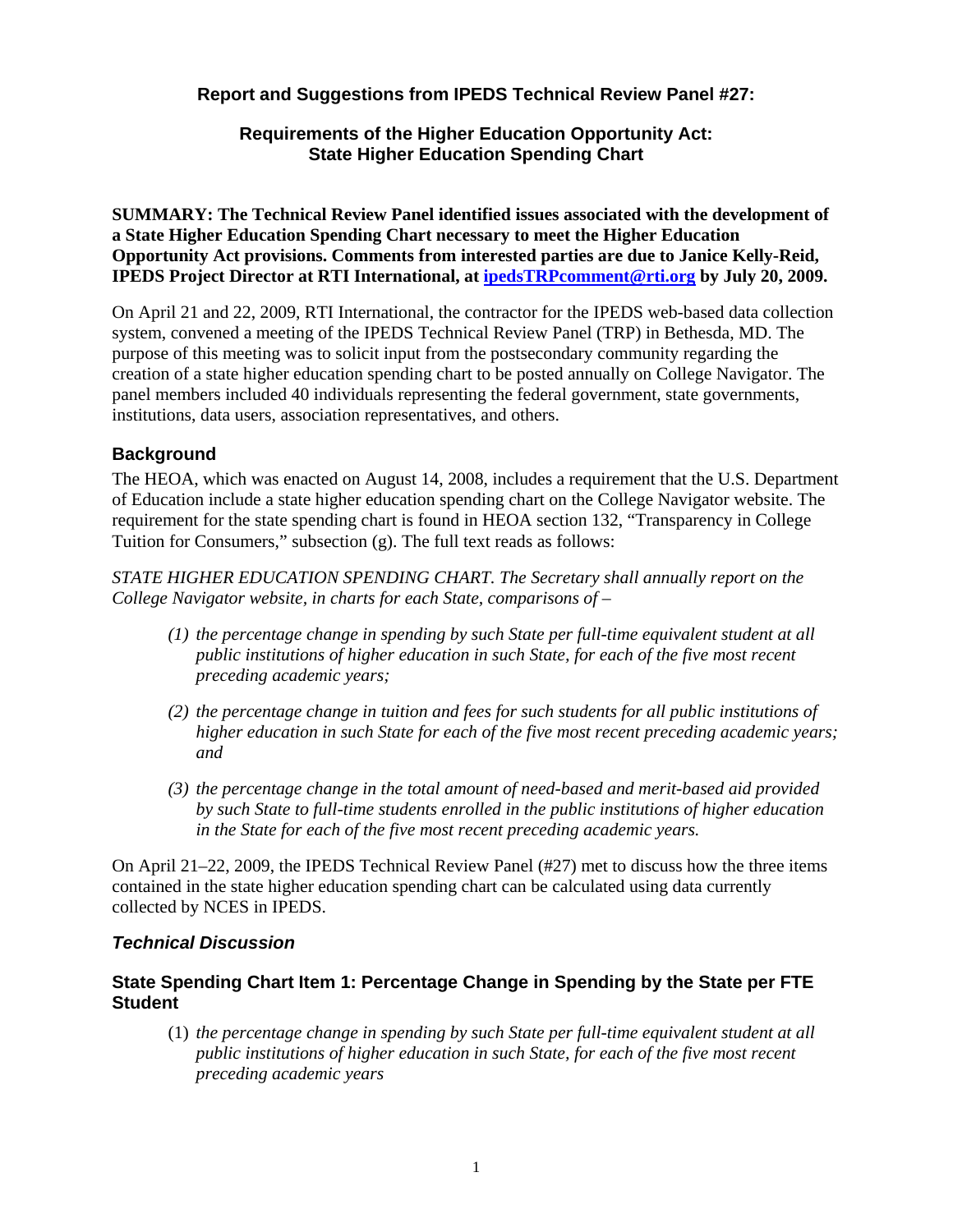## *Discussion*

The TRP developed the formula below for state spending (the numerator) and full-time equivalent (FTE) enrollment (the denominator); changes in this measure could then be used to calculate the percentage change for each of the five most recent academic years for which data are available:



State spending per FTE will be calculated by summing all state appropriations and local appropriations to all public institutions in the state then dividing by the sum of full-time equivalent undergraduate enrollment in all public institutions in the state. Local appropriations should be included because in some states, local governments provide funding to public institutions, especially to community colleges. If local appropriations are not included, panelists felt that funding to some community colleges would be understated.

Although additional data elements in the IPEDS Finance survey can be used to calculate a measure of state support, such as state operating grants and contracts and state non-operating grants, the TRP suggested that operating support (state and local appropriations) will provide the most accurate context for tuition increases, and that capital spending should not be included because it is typically funded by debt and varies greatly year to year.

NCES uses two methods for calculating FT:

- Fall Enrollment FTE: Calculated by multiplying the part-time headcount by a prescribed factor and adding this figure to the full-time headcount. This FTE is used in NCES's *Digest of Education Statistics* to show trends in enrollment over time.
- 12-Month Enrollment FTE: Calculated using instructional activity by converting credit and/or contact hours into an indicator of full-time students. This FTE is used in conjunction with IPEDS Finance data, such as indicators for the IPEDS Data Feedback Report, because like the finance data, it accounts for an entire year of activity.

The panel suggested using the FTE based on instructional activity, as reported on the IPEDS 12 month enrollment (E12) component, Equivalencies have been established for one FTE based on credit or contact hour and type of institutional calendar.

The panel noted that the financial analyses of the State Higher Education Executive Officers (SHEEO) and the Southern Regional Education Board (SREB) use an FTE calculation based on instructional activity.

# **State Spending Chart Item 2: Percentage Change in In-State Tuition and Fees**

(2) *the percentage change in tuition and fees for such students for all public institutions of higher education in such State for each of the five most recent preceding academic years* 

## *Discussion*

The text of this subsection indicates that the calculation should be made for students who are paying in-state tuition rates. The panel also noted that although not explicitly stated in the above subsection text, HEOA defines "tuition and fees" in subsection (a) as the rates for first-time, full-time undergraduate students. Thus, the panel suggested basing the calculation on the first-time, full-time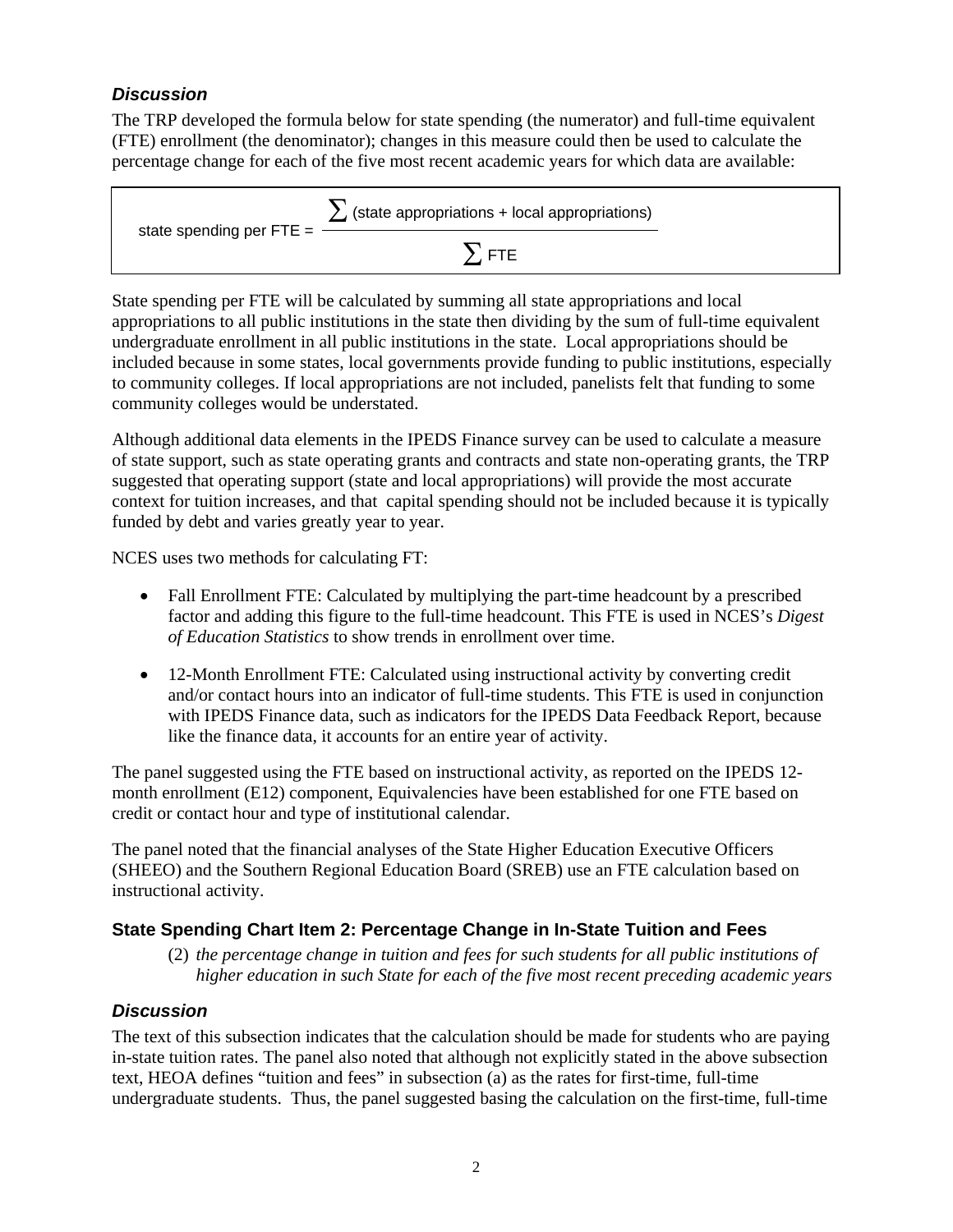tuition and fee data collected in the IPEDS Institutional Characteristics Survey, Part D – Student Charges.

While IPEDS collects tuition and fees revenues in the IPEDS Finance Survey, the data do not differentiate between undergraduate and graduate students, resident and non-resident students, or full-time and part-time students. Thus, the calculation would not provide a measure of the change in what resident undergraduate students are charged over time.

Based on the tuition and fee data from the IC survey, the percentage change in tuition and fees will be calculated by summing the percentage change in tuition and fees at all public institutions in the state then dividing by the number of public institutions in the state. The measures will be calculated and then used to determine percentage changes for the five most recent academic years for which data are available.

The TRP panelists also raised the question of whether these tuition data should be weighted. There was extensive discussion of the advantages and disadvantages associated with weighting from the standpoints of both policy and consumer information. Panelists suggested that if a weighted average is to be incorporated, that undergraduate FTE be used to weight the tuition data. Comments are welcome regarding whether or not it is appropriate to calculate weighted averages for states.

#### **State Spending Chart Item 3: Percentage Change in the Total Amount of Need-Based Aid and Merit-Based Aid Provided by the State to Full-Time Students**

(3) *the percentage change in the total amount of need-based and merit-based aid provided by such State to full-time students enrolled in the public institutions of higher education in the State for each of the five most recent preceding academic years.* 

#### *Discussion*

The IPEDS Student Financial Aid survey collects aid information on a recipient level for the number of first-time, full-time students receiving state and local grants and the average amount of aid they received. Based on the availability of data, the panel suggests using the percentage change of all *firsttime, full-time students* rather than just "full-time," as indicated in the text.

The panel was divided whether this item should be based on total state grant aid, or total state grant aid *per student*. Because the group could not decide on a single measure, it was suggested that the state spending chart include both. The following two formulas were suggested:

| Total aid, derived from Student Financial Aid survey data:                                                      |
|-----------------------------------------------------------------------------------------------------------------|
| total amount of aid = $\sum$ (state/local govt grants, avg amt of aid received) * (# receiving state/local aid) |

| Total aid, per student, derived from Student Financial Aid survey data: |                                                                                           |
|-------------------------------------------------------------------------|-------------------------------------------------------------------------------------------|
|                                                                         | $\sum$ (state/local govt grants, avg amt of aid received) * (# receiving state/local aid) |
| total amount of aid $=$ -                                               | $\sum$ (# full-time, first-time degree/certificate seeking students)                      |

The measures will be calculated and then used to determine percentage changes for the five most recent academic years for which data are available.